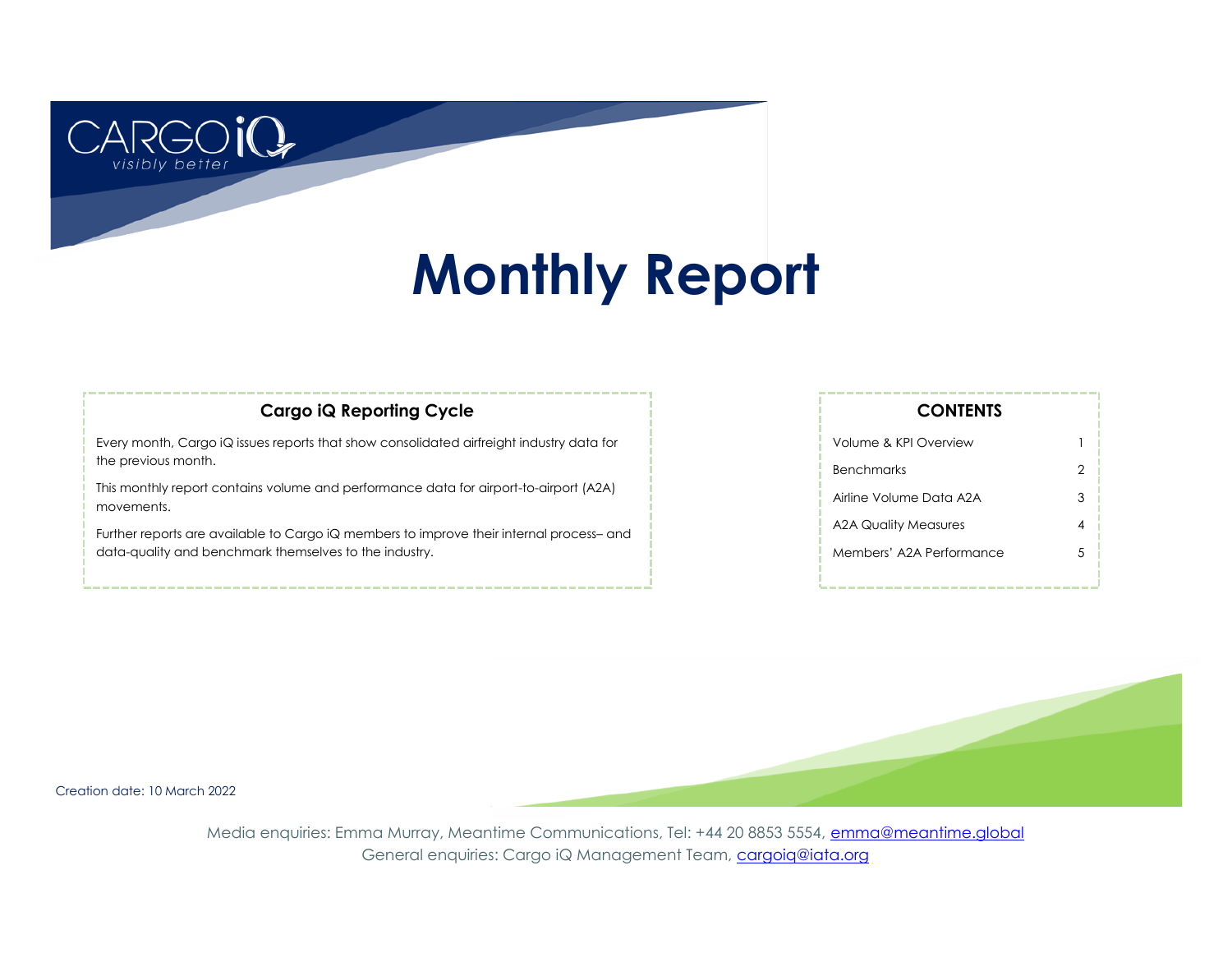

## **Volume & KPI Overview - Feb 2022**

| <b>Airport to Airport</b> | <b>This Month</b> | Difference to<br>previous month | Difference to<br>previous year | 13 month Trend |
|---------------------------|-------------------|---------------------------------|--------------------------------|----------------|
| <b>Shipments Measured</b> | 891,423           | $-60,859$<br>$(-6%)$            | $+91,177$<br>$(+ 11\%)$        |                |
| $%$ NFD                   | 78%               | $-0.96$                         | $-1\%$                         |                |

| Door to Door              | <b>This Month</b> | Difference to<br>previous month | Difference to<br>previous year | 13 month Trend |
|---------------------------|-------------------|---------------------------------|--------------------------------|----------------|
| <b>Shipments Measured</b> | 267,474           | $+4,101$<br>$(+ 2 \, \% )$      | $+45,693$<br>$(+ 21 \%)$       |                |
| $%$ POD                   | 70%               | $-1\%$                          | $-8\%$                         |                |

### **GLOSSARY**

NFD - Measure of on time 'Notification of freight and data\* availability' at destination.

POD - Measure of freight delivered to consignee when promised.

A2A - Airport to airport

D2D - Door to Door

|         | Number of A2A shipments measured for February 2022 see a<br>decrease in comparison to the previous months. Numbers are<br>drastically higher than last year as has been the recent trend. |
|---------|-------------------------------------------------------------------------------------------------------------------------------------------------------------------------------------------|
| Data    | D2D shipment count for January 2022 saw a slight increase against                                                                                                                         |
| Summary | previous month and a big one against last year. One Forwarder<br>member is changing IT systems, which has affected the tally. Another                                                     |
|         | Forwarder member has left in the beginning of 2022 which has also                                                                                                                         |

affected the total Forwarder tally.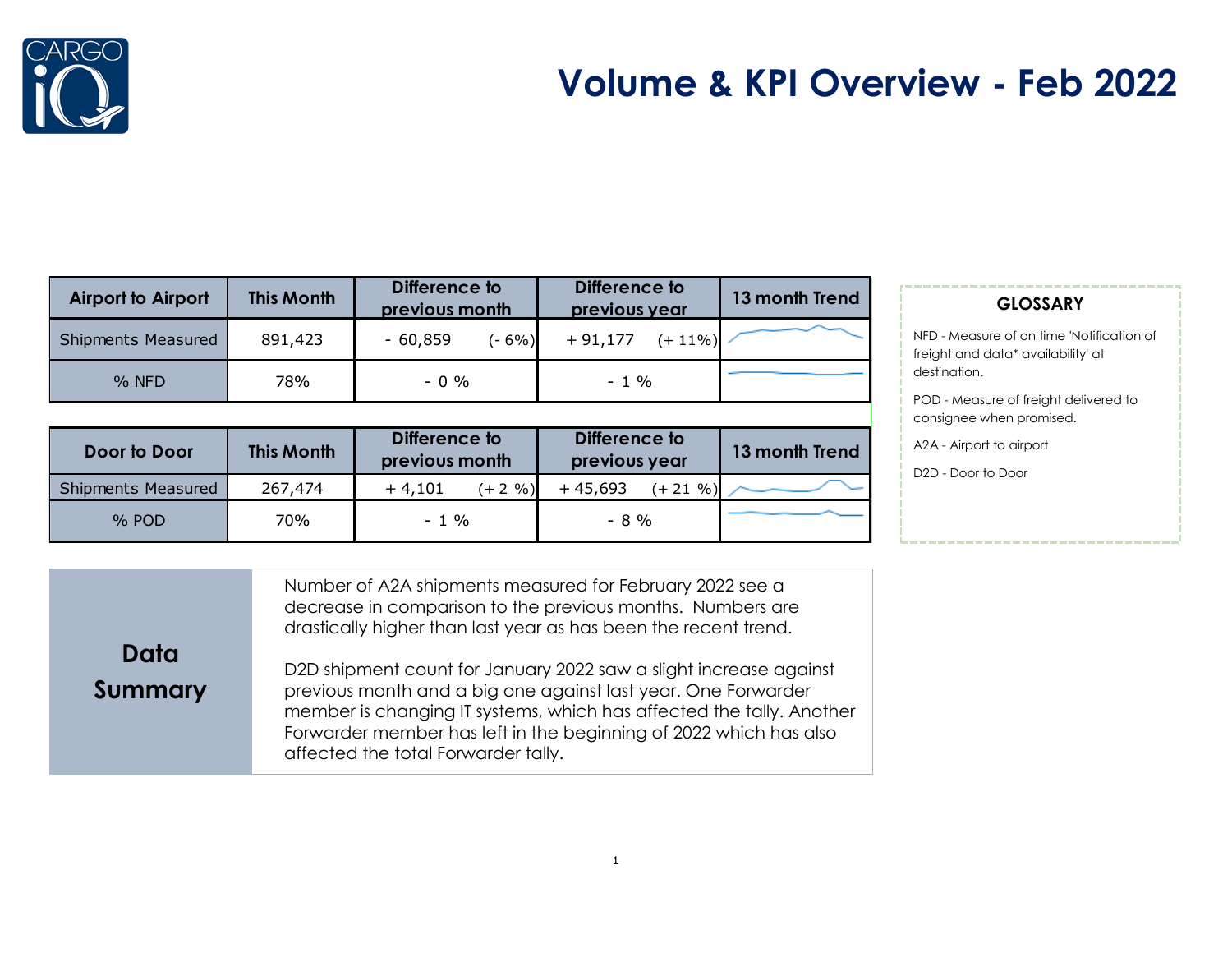

### **Benchmarks - Feb 2022**

This benchmark is illustrating the time it takes to satisfy the NFD KPI to 90% and

the average time to complete the NFD (from ARR)

#### **Reporting Airlines**: 24

One airline is still to implement the ARR as a mandatory milestone to be reported. **Reporting Airlines**: 24

### **Import Performance % NFD Performed Within 6 Hours of Arrival**



|                                     |        |             | <b>Average A2A Journey</b><br><b>Time</b> |
|-------------------------------------|--------|-------------|-------------------------------------------|
|                                     | Month  | # Shipments | <b>Average RCS to</b><br>NFD Time [hh:mm] |
| <b>Reporting Airlines (A2A): 24</b> | Sep/21 | 885,579     | 57:48                                     |
|                                     | Oct/21 | 1,040,852   | 60:38                                     |
|                                     | Nov/21 | 976,056     | 62:14                                     |
|                                     | Dec/21 | 989,362     | 63:33                                     |
|                                     | Jan/22 | 878,337     | 58:30                                     |
|                                     | Feb/22 | 825,905     | 61:07                                     |

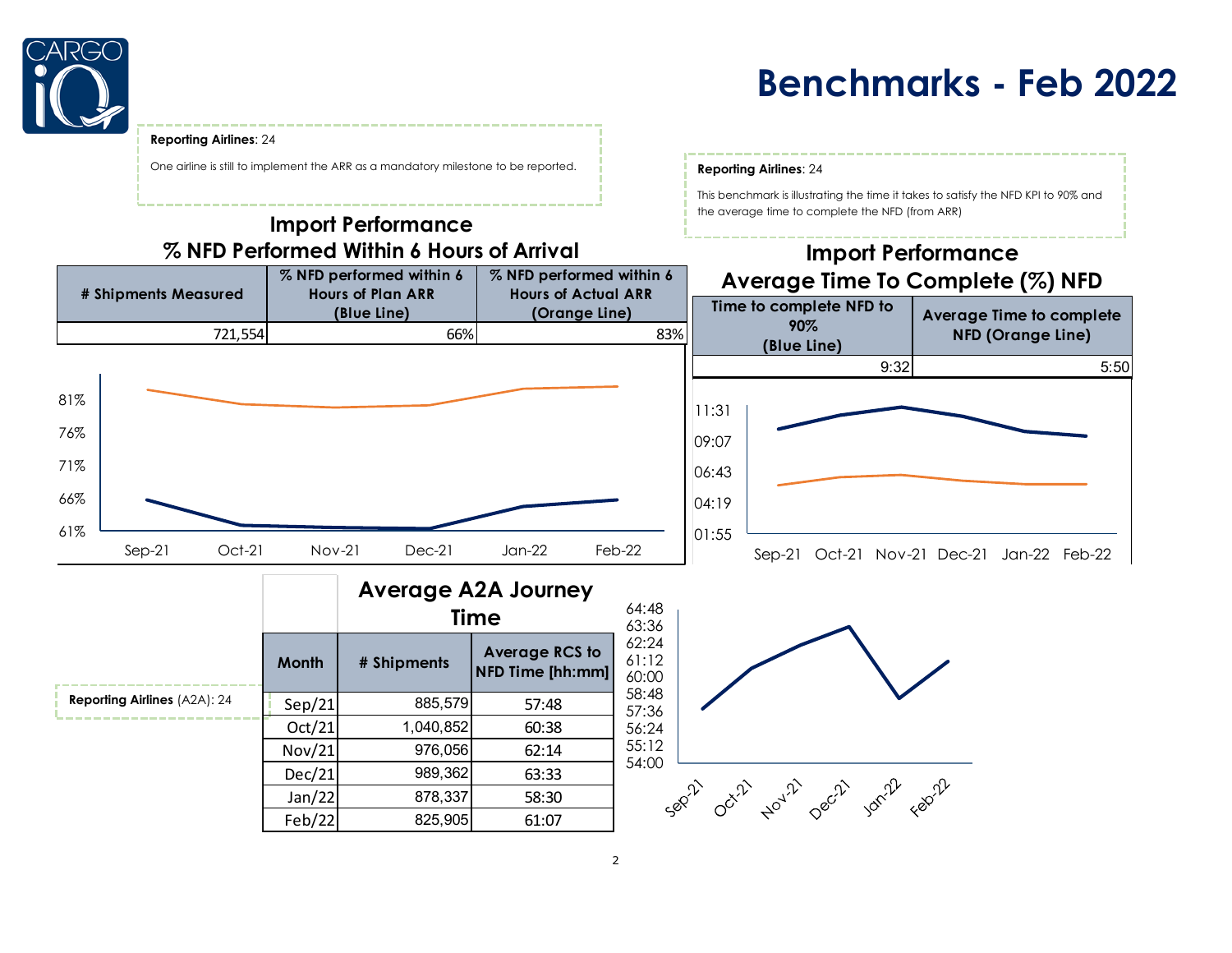

## **Airline Volume Data A2A - Feb 2022**



**Partner** Shipments from reporting Forwarders carried by reporting Airlines across agreed lanes. **Network** All other shipments measured to Cargo iQ standards by reporting Airlines.

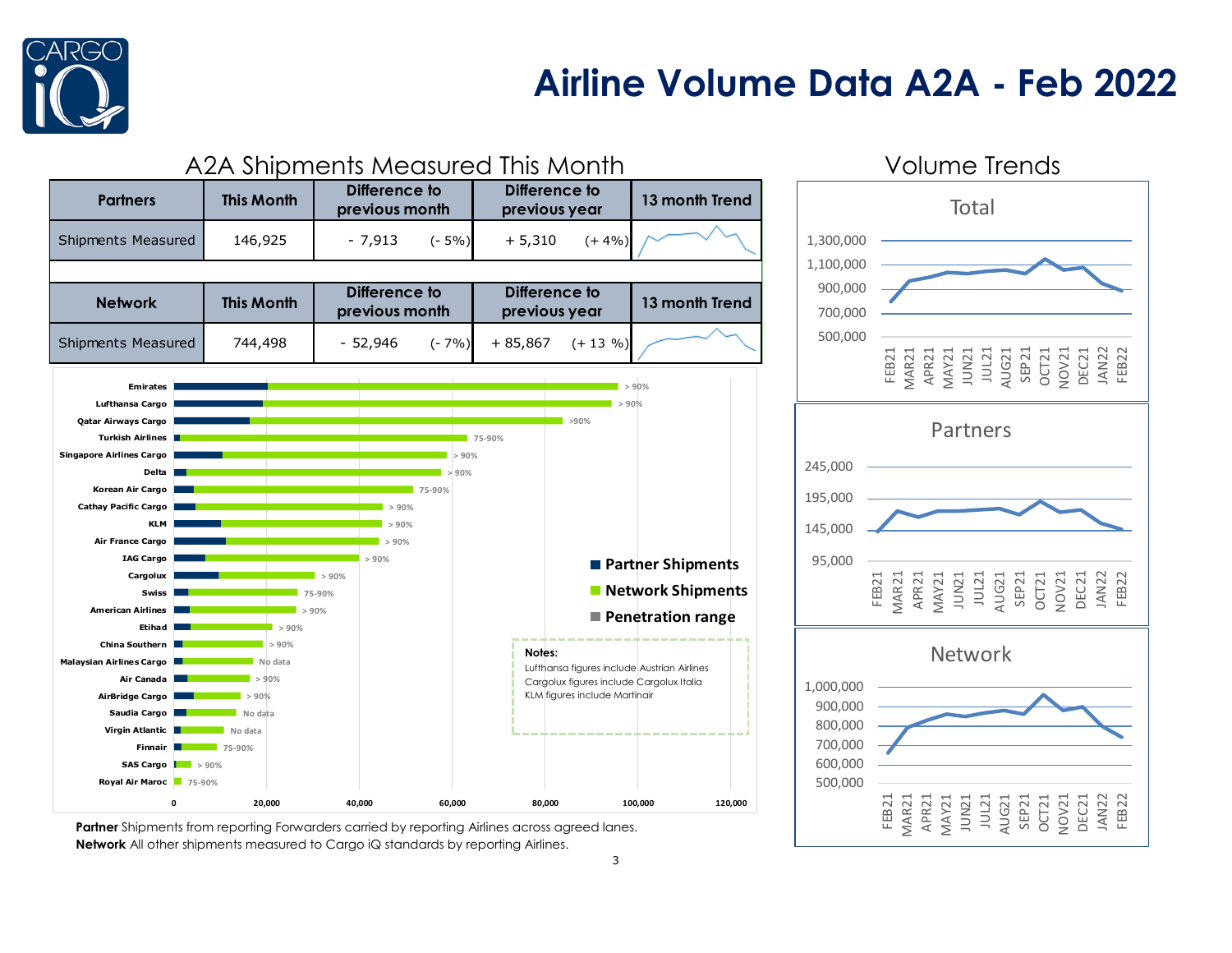

# **Quality Measures A2A - Feb 2022**

| <b>Total</b> | <b>This Month</b> | V. Last<br><b>Month</b>        | V. Last<br>Year    | Partner          | <b>This Month</b> | V. Last<br><b>Month</b> | V. Last<br>Year        | <b>Network</b> | <b>This Month</b> | V. Last<br><b>Month</b> | /. Last<br>Year |
|--------------|-------------------|--------------------------------|--------------------|------------------|-------------------|-------------------------|------------------------|----------------|-------------------|-------------------------|-----------------|
| % FWB        | 40%               | $0 \frac{9}{6}$                | $\%$<br>$+$ $\sim$ | 07<br>FWB        | 85%               | $\frac{0}{0}$<br>ᅩ      | $2\%$<br>$\sim$ $\sim$ | $%$ FWB        | 32%               | $\%$<br>$+0$            | $+4%$           |
| % NFD        | 78%               | 9%<br>$\overline{\phantom{0}}$ | $\frac{0}{0}$      | <b>NFD</b><br>07 | 77%               | $\%$<br>$\sim$          | $2\%$<br>$+$ $\sim$    | % NFD<br>07    | 78%               | $\%$<br>$+0$            | $2\%$<br>$\sim$ |

Partner Shipments from reporting Forwarders carried by reporting Airlines across agreed lanes. Network All other shipments measured to Cargo iQ standards by reporting Airlines.



FWB - Measure of booking quality and accuracy of electronic data.

NFD - Measure of on time freight and document\* availability' at destination. (\* - paper documents or electronic shipment data)

Both measures are based on individual agreements between airlines and forwarders.